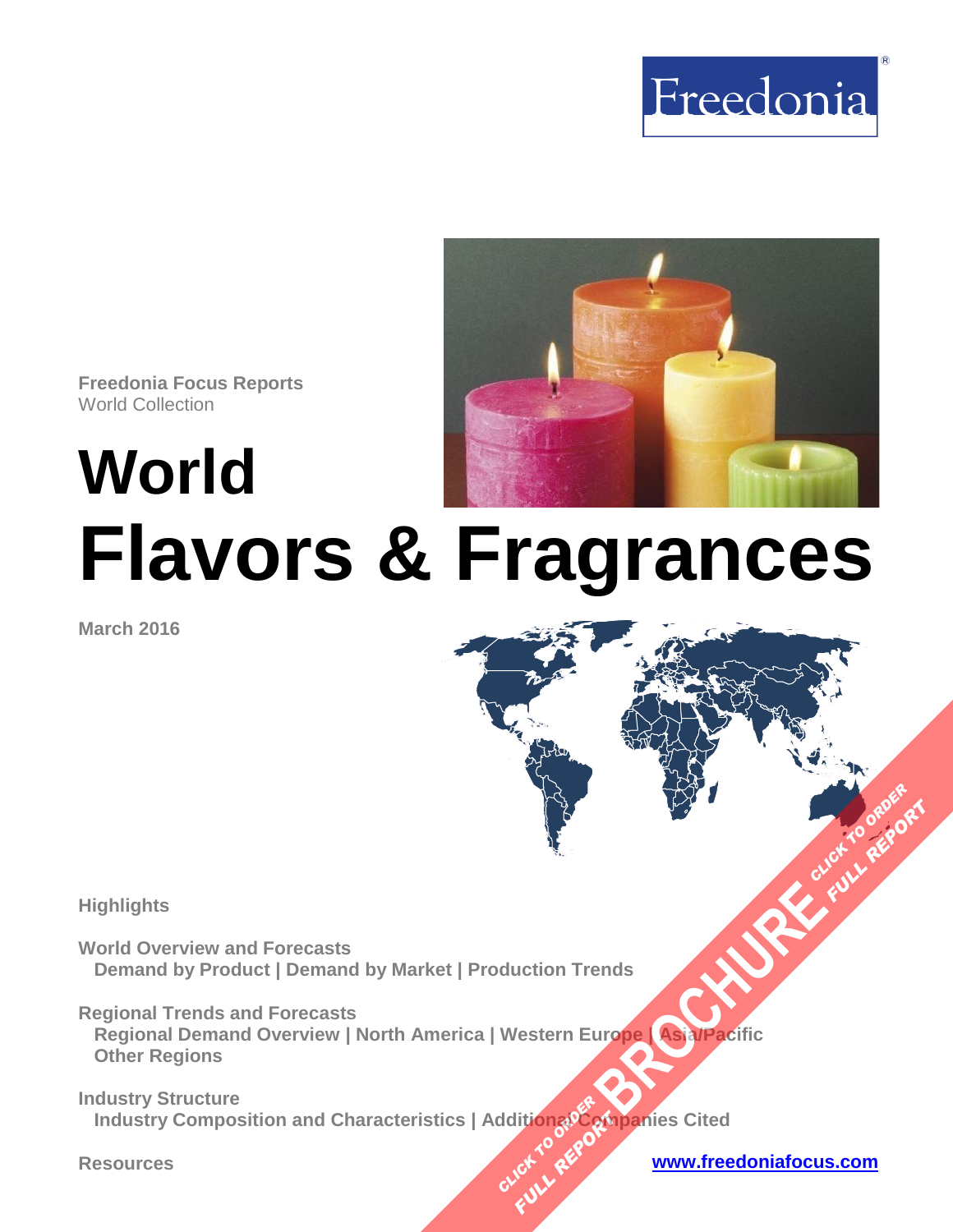#### <span id="page-1-0"></span>ABOUT THIS REPORT

#### Scope & Method

This report forecasts total world demand in 2020 for flavors and fragrances by product, market, and major world region in US dollars at the manufacturers' level. Product segments include:

- flavor blends
- fragrance blends
- essential oils and natural extracts
- aroma chemicals.

Although they are important flavoring agents, flavor enhancers, artificial and natural sweeteners, and separately sold spices are not included in the scope of this report. However, in some instances this report includes mixtures of flavor chemicals that contain the aforementioned items.

Reported markets encompass:

- food and beverages
- toiletries and cleaners
- other markets such as pharmaceuticals, environmental fragrances, and tobacco.

Major world regions include North America, Western Europe, Asia/Pacific, and all other regions. Demand by product and market segment is also forecast for each major world region.

To illustrate historical trends world, product, market, and regional demand (including product segments) are provided for 2010 and 2015. Further, regional demand is segmented by market for 2010 and 2015.

Finally, world production is segmented by major world region and provided for 2010, 2015, and 2020.

This report quantifies trends in terms of compound annual growth rates (CAGRs), which, by definition, employ in their calculation only the first and last datapoints over a period. The CAGR is used to describe forecast growth, defined as the trend beginning in the base year and ending in the forecast year. Forecasts are developed via the identification and analysis of pertinent statistical relationships and other historical trends and events, as well as their expected impact over the forecast period. Readers are encouraged to consider historical volatility when assessing particular annual values along the forecast trend, including in the forecast year. Unless otherwise indicated,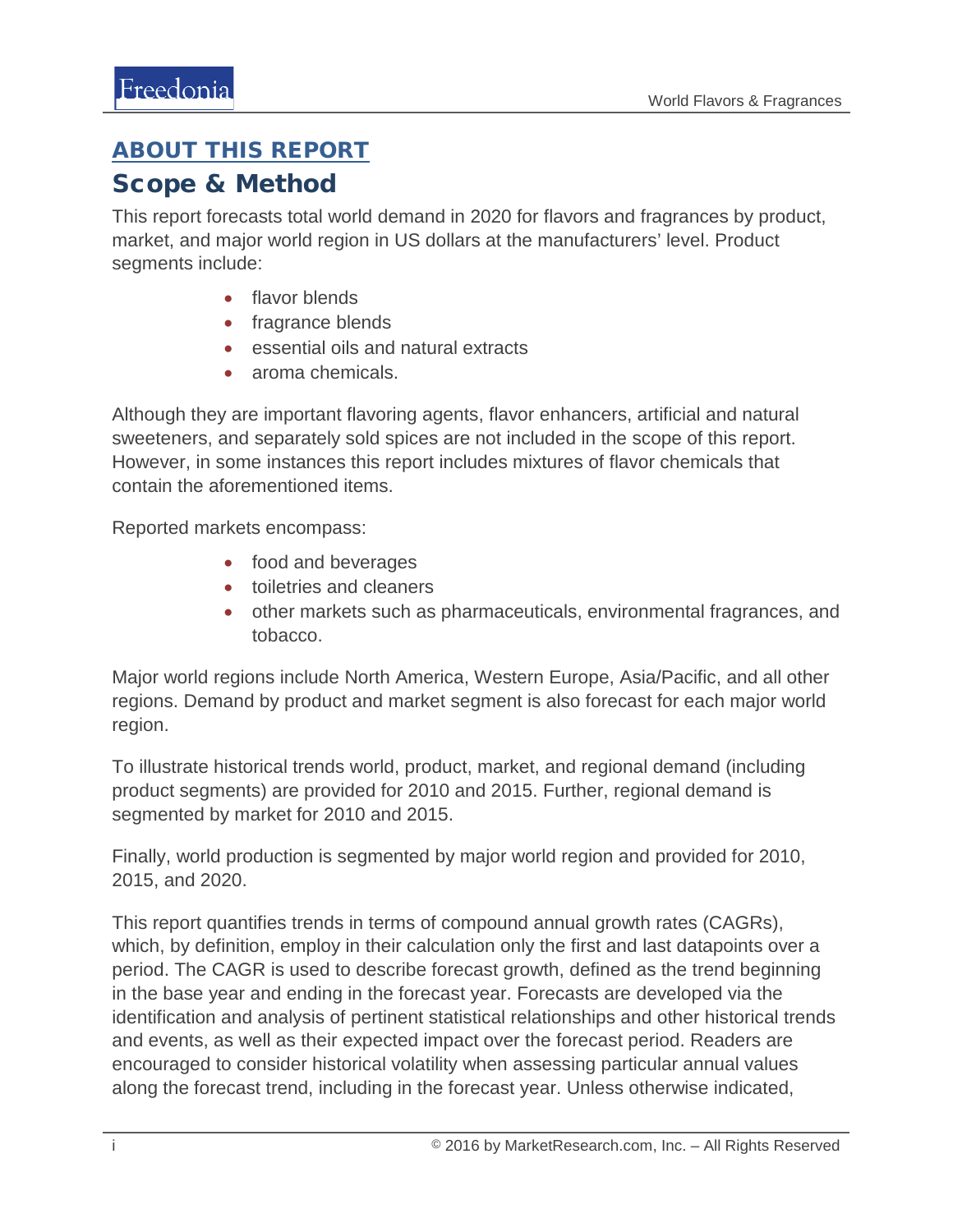historical demand and production values are expressed in US dollars at the prevailing rate of exchange with local currencies. Forecasts to 2020, however, assume a fixed 2015 exchange rate.

Other various topics, including profiles of pertinent leading suppliers, are covered in this report. A full outline of report items by page is available in the [Table of Contents.](#page-3-0)

### Sources

*World Flavors & Fragrances* (FW35020) is based on [a comprehensive industry study](http://www.freedoniagroup.com/DocumentDetails.aspx?ReferrerId=FL-FOCUS&studyid=3397) published by The Freedonia Group in March 2016. Reported findings represent the synthesis and analysis of data from various primary, secondary, macroeconomic, and demographic sources including:

- firms participating in the industry, and their suppliers and customers
- government/public agencies
- national, regional, and international non-governmental organizations
- trade associations and their publications
- the business and trade press
- indicator forecasts by The Freedonia Group
- the findings of other industry studies by The Freedonia Group.

Specific sources and additional resources are listed in the [Resources](#page-4-0) section of this publication for reference and to facilitate further research.

## Industry Codes

The topic of this report is related to the following industry codes:

| <b>NAICS/SCIAN 2007</b>                       |                                                                                                                                                                                 | <b>SIC</b>                     |                                                                                                                                                                                                             |
|-----------------------------------------------|---------------------------------------------------------------------------------------------------------------------------------------------------------------------------------|--------------------------------|-------------------------------------------------------------------------------------------------------------------------------------------------------------------------------------------------------------|
| North American Industry Classification System |                                                                                                                                                                                 | <b>Standard Industry Codes</b> |                                                                                                                                                                                                             |
| 311930<br>325199<br>325620<br>325998          | Flavoring Syrup and Concentrate Mfg<br>All Other Basic Organic Chemical Mfg<br><b>Toilet Preparation Mfg</b><br>All Other Miscellaneous Chemical<br>Product and Preparation Mfg | 2087<br>2844<br>2869<br>2899   | Flavoring Extracts and Flavoring Syrups,<br>NEC.<br>Perfumes, Cosmetics, and Other Toilet<br><b>Preparations</b><br>Industrial Organic Chemicals, NEC<br>Chemicals and Chemical Preparations,<br><b>NEC</b> |

# Copyright & Licensing

The full report is protected by copyright laws of the United States of America and international treaties. The entire contents of the publication are copyrighted by MarketResearch.com, Inc.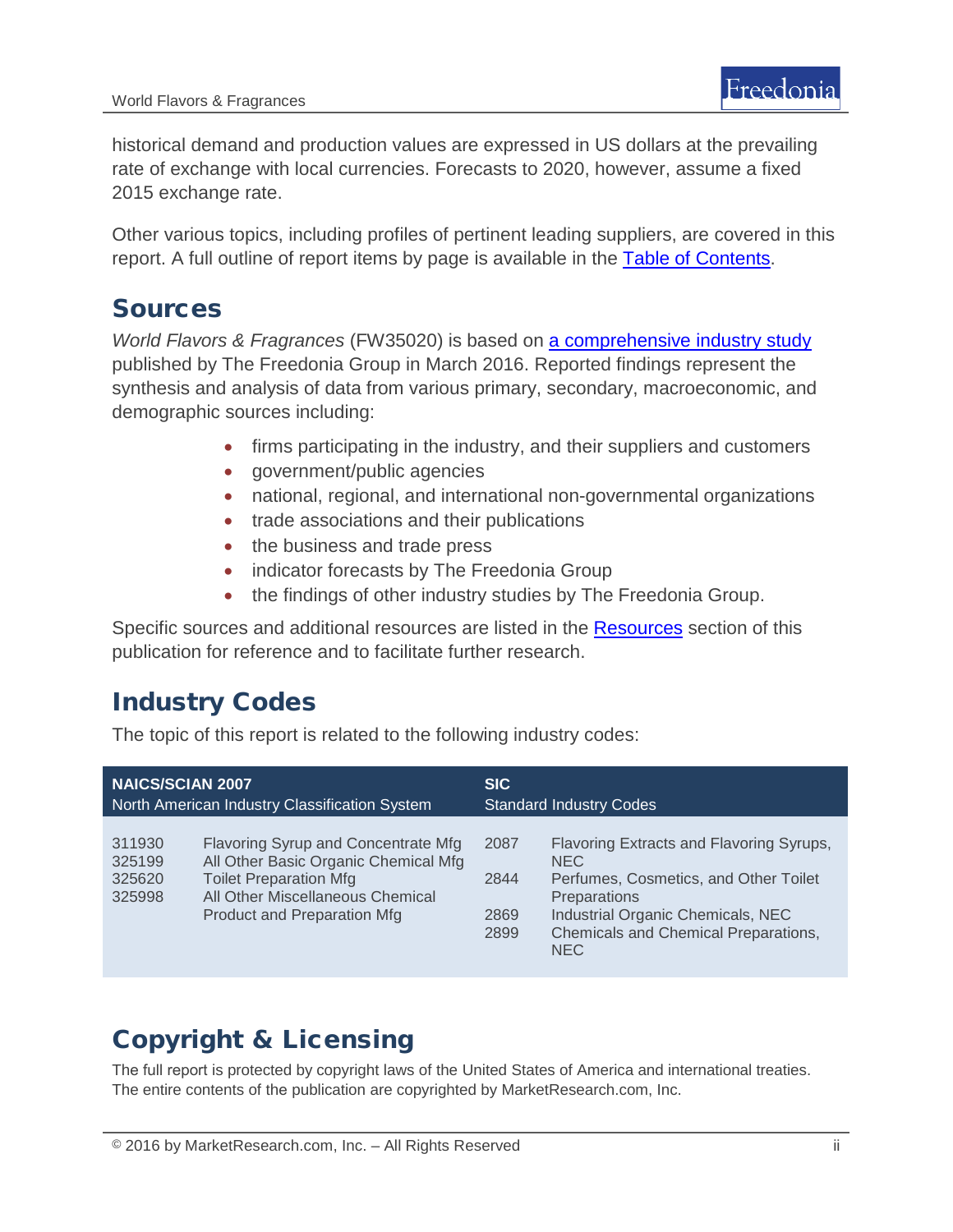# <span id="page-3-0"></span>Table of Contents

#### **Section Page**

| Chart 1   World Flavor & Fragrance Demand by Product; 2010, 2015, 2020 (US\$ mil)  2            |  |
|-------------------------------------------------------------------------------------------------|--|
|                                                                                                 |  |
|                                                                                                 |  |
|                                                                                                 |  |
|                                                                                                 |  |
| Chart 2   World Flavor & Fragrance Demand by Product Share; 2010, 2015, 2020 (%)  8             |  |
|                                                                                                 |  |
| Chart 3   World Flavor & Fragrance Demand by Market; 2010, 2015, 2020 (US\$ mil) 9              |  |
|                                                                                                 |  |
|                                                                                                 |  |
|                                                                                                 |  |
| Chart 4   World Flavor & Fragrance Demand by Market Share; 2010, 2015, 2020 (%) 13              |  |
|                                                                                                 |  |
| Chart 5   World Flavor & Fragrance Production by Region; 2010, 2015, 2020 (US\$ mil) 14         |  |
| Chart 6   World Flavor & Fragrance Production by Region Share; 2010, 2015, 2020 (%) 15          |  |
|                                                                                                 |  |
|                                                                                                 |  |
| Chart 7   World Flavor & Fragrance Demand by Region; 2010, 2015, 2020 (US\$ mil)  16            |  |
| Chart 8   World Flavor & Fragrance Demand by Region Share; 2010, 2015, 2020 (%)  17             |  |
|                                                                                                 |  |
| Chart 9   North America: Flavor & Fragrance Demand by Product; 2010, 2015, 2020 (US\$ mil) 19   |  |
| Chart 10   North America: Flavor & Fragrance Demand by Market; 2010, 2015, 2020 (US\$ mil)  20  |  |
|                                                                                                 |  |
| Chart 11   WE: Flavor & Fragrance Demand by Product; 2010, 2015, 2020 (US\$ mil) 22             |  |
| Chart 12   WE: Flavor & Fragrance Demand by Market; 2010, 2015, 2020 (US\$ mil) 23              |  |
|                                                                                                 |  |
| Chart 13   Asia/Pacific: Flavor & Fragrance Demand by Product; 2010, 2015, 2020 (US\$ mil)  24  |  |
| Chart 14   Asia/Pacific: Flavor & Fragrance Demand by Market; 2010, 2015, 2020 (US\$ mil) 25    |  |
|                                                                                                 |  |
| Chart 15   Other Regions: Flavor & Fragrance Demand by Region; 2010, 2015, 2020 (US\$ mil) 27   |  |
|                                                                                                 |  |
|                                                                                                 |  |
|                                                                                                 |  |
| Chart 16   Other Regions: Flavor & Fragrance Demand by Product; 2010, 2015, 2020 (US\$ mil) .29 |  |
|                                                                                                 |  |
|                                                                                                 |  |
|                                                                                                 |  |
|                                                                                                 |  |
|                                                                                                 |  |
|                                                                                                 |  |
|                                                                                                 |  |
|                                                                                                 |  |

**To return here, click on any Freedonia logo or the Table of Contents link in report footers. PDF bookmarks are also available for navigation.**